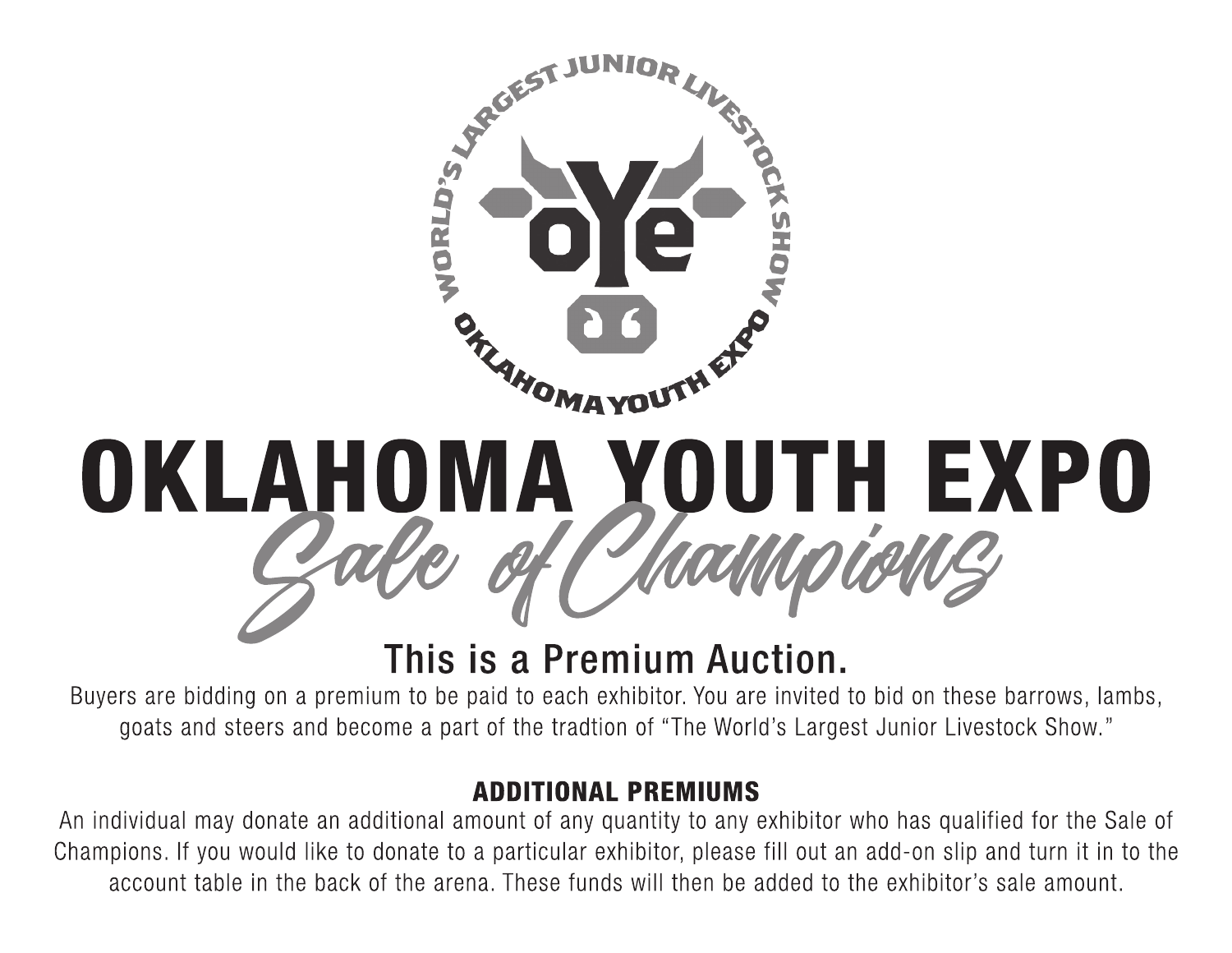| SALE#          | <b>SPECIES</b> | <b>EXHIBITOR</b>      | <b>CLUB</b>                  | <b>PLACING/SALE RANKING</b> | <b>BREED</b> | TAG#   | <b>WEIGHT</b> | <b>BUYER</b> |
|----------------|----------------|-----------------------|------------------------------|-----------------------------|--------------|--------|---------------|--------------|
| $\mathbf{1}$   | <b>STEER</b>   | Tommy Glover          | Elgin 4-H                    | <b>Grand Champion</b>       | Chianina     | 715521 | 1369          |              |
| $\mathbf{2}$   | <b>BARROW</b>  | Adison Thompson       | Noble 4-H                    | <b>Grand Champion</b>       | Hampshire    | 707982 | 269           |              |
| 3              | LAMB           | Lydia Straka          | Yukon FFA                    | <b>Grand Champion</b>       | Crossbred    | 719251 | 155           |              |
| $\overline{4}$ | GOAT           | <b>Bree Taylor</b>    | Kingfisher FFA               | <b>Grand Champion</b>       | Wether       | 720821 | 105           |              |
| 5              | <b>STEER</b>   | Seth Tucker           | Lindsay FFA                  | Reserve Grand Champion      | Crossbred    | 715127 | 1357          |              |
| 6              | <b>BARROW</b>  | Faith Palmer          | McCurtain Co. Homeschool 4-H | Reserve Grand Champion      | Hampshire    | 708233 | 254           |              |
| 7              | LAMB           | Kamden Urban          | Mountain View-Gotebo FFA     | Reserve Grand Champion      | Natural      | 718266 | 159           |              |
| 8              | GOAT           | Koda Oller            | Garber FFA                   | Reserve Grand Champion      | Wether       | 719514 | 110           |              |
| 9              | <b>STEER</b>   | <b>Baylor Bonham</b>  | Newcastle FFA                | <b>Bronze Medallion</b>     | Chianina     | 715591 | 1348          |              |
| 10             | <b>BARROW</b>  | Hunter McKinnon       | Lone Grove FFA               | <b>Bronze Medallion</b>     | Crossbred    | 723309 | 263           |              |
| 11             | LAMB           | Katelyn Blevins       | Hobart FFA                   | <b>Bronze Medallion</b>     | Crossbred    | 717545 | 158           |              |
| 12             | GOAT           | Nicole Lee            | Newcastle FFA                | <b>Bronze Medallion</b>     | Wether       | 720700 | 110           |              |
| 13             | <b>STEER</b>   | Hadie Testerman       | Harmon Co. 4-H               | <b>Breed Champion</b>       | Charolais    | 715748 | 1339          |              |
| 14             | <b>STEER</b>   | Kaid Reininger        | Newcastle FFA                | <b>Breed Champion</b>       | Shorthorn    | 715582 | 1310          |              |
| 15             | <b>STEER</b>   | Elizabeth Pack        | Mannford FFA                 | <b>Breed Champion</b>       | Simmental    | 715183 | 1369          |              |
| 16             | <b>STEER</b>   | Cooper Shebester      | Alex FFA                     | <b>Breed Champion</b>       | Limousin     | 715472 | 1339          |              |
| 17             | <b>STEER</b>   | <b>Taylor Glover</b>  | Elgin 3rd Grade              | <b>Breed Champion</b>       | Hereford     | 715522 | 1369          |              |
| 18             | <b>STEER</b>   | <b>Brandon Coontz</b> | Cimarron FFA                 | <b>Breed Champion</b>       | Maine-Anjou  | 715950 | 1294          |              |
| 19             | <b>STEER</b>   | Kelton Arthur         | Ripley 3rd Grade             | <b>Breed Champion</b>       | Gelbvieh     | 715811 | 1309          |              |
| 20             | <b>STEER</b>   | Colton Sand           | Perkins-Tryon FFA            | <b>Breed Champion</b>       | Angus        | 715492 | 1304          |              |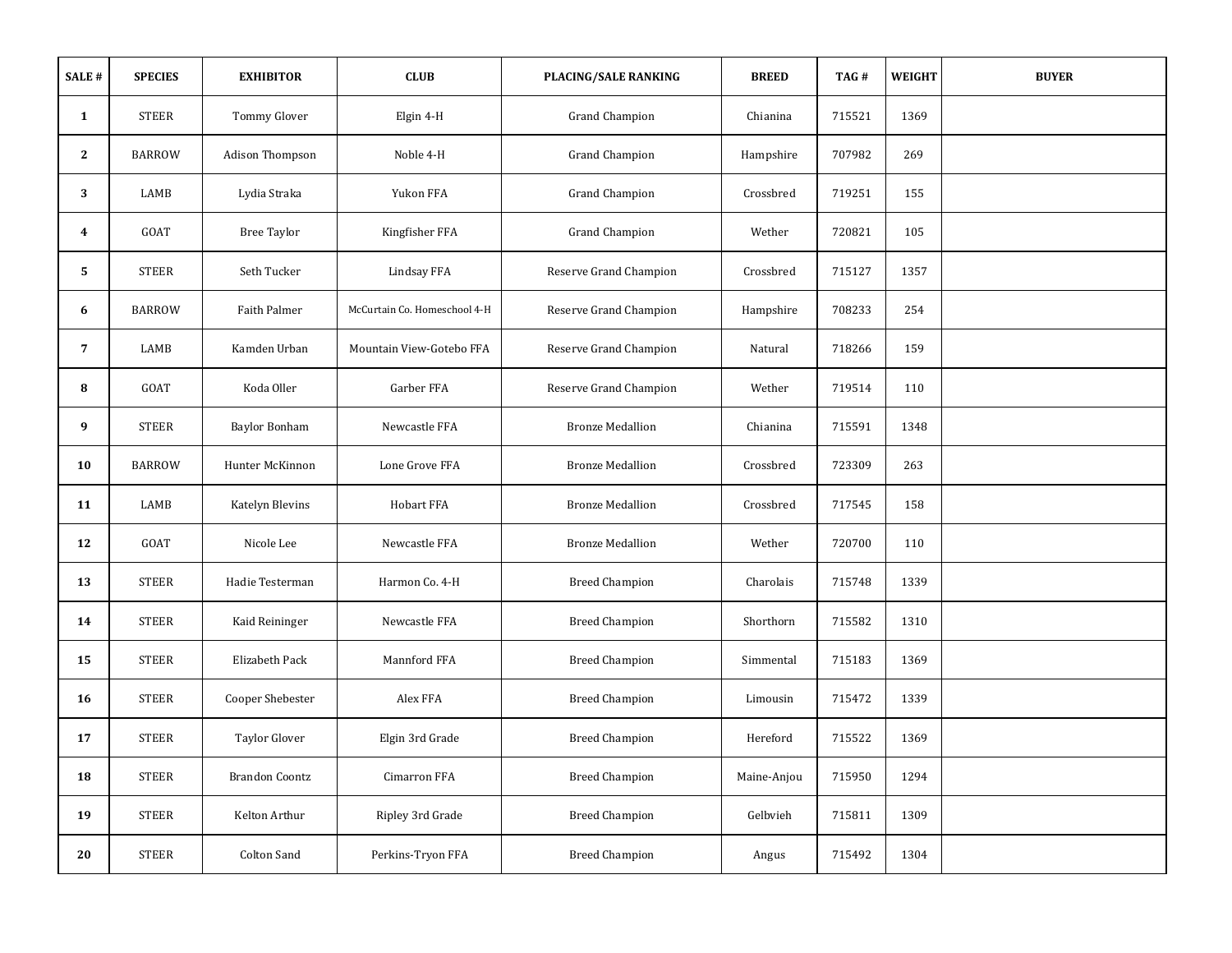| SALE # | <b>SPECIES</b> | <b>EXHIBITOR</b>    | <b>CLUB</b>         | PLACING/SALE RANKING   | <b>BREED</b> | TAG#   | WEIGHT | <b>BUYER</b> |
|--------|----------------|---------------------|---------------------|------------------------|--------------|--------|--------|--------------|
| 21     | <b>STEER</b>   | Landree Siebert     | Stillwater 4-H      | <b>Breed Champion</b>  | AOB          | 715806 | 1375   |              |
| 22     | <b>BARROW</b>  | Garrison Straka     | El Reno 4-H         | <b>Breed Champion</b>  | Duroc        | 705753 | 274    |              |
| 23     | <b>BARROW</b>  | Gavin Straka        | El Reno 4-H         | <b>Breed Champion</b>  | Yorkshire    | 705756 | 262    |              |
| 24     | <b>BARROW</b>  | Kasen Dunham        | Fort Supply 4-H     | <b>Breed Champion</b>  | Berkshire    | 701544 | 280    |              |
| 25     | <b>BARROW</b>  | Elizabeth Schneider | Seiling FFA         | <b>Breed Champion</b>  | Spot         | 723485 | 242    |              |
| 26     | <b>BARROW</b>  | <b>Colton Hager</b> | Dibble FFA          | <b>Breed Champion</b>  | Poland       | 723213 | 280    |              |
| 27     | <b>BARROW</b>  | Teegan Shepard      | Perkins-Tryon FFA   | <b>Breed Champion</b>  | Chester      | 708797 | 280    |              |
| 28     | LAMB           | <b>Emily Smith</b>  | <b>Elk City FFA</b> | <b>Breed Champion</b>  | Hampshire    | 717683 | 159    |              |
| 29     | LAMB           | Madelyn Scott       | Central High FFA    | <b>Breed Champion</b>  | Suffolk      | 718329 | 147    |              |
| 30     | LAMB           | Clay Randall        | Canute 4-H          | <b>Breed Champion</b>  | Shropshire   | 719012 | 139    |              |
| 31     | LAMB           | Jack Thomas         | Elk City 4-H        | <b>Breed Champion</b>  | Speckleface  | 717677 | 157    |              |
| 32     | LAMB           | Colt Randall        | Canute 4-H          | <b>Breed Champion</b>  | Southdown    | 718776 | 143    |              |
| 33     | LAMB           | Jaleigh Oldenburg   | Mulhall-Orlando FFA | <b>Breed Champion</b>  | Hair         | 717036 | 113    |              |
| 34     | GOAT           | Johnna Stottlemyre  | Luther FFA          | Division Champion      | Wether       | 720077 | 84     |              |
| 35     | GOAT           | Ty Goss             | <b>Leedey FFA</b>   | Division Champion      | Wether       | 722563 | 90     |              |
| 36     | <b>STEER</b>   | Landri Chaplin      | Weatherford FFA     | Reserve Breed Champion | Crossbred    | 715331 | 1329   |              |
| 37     | <b>STEER</b>   | Colby Kokojan       | Drummond 4-H        | Reserve Breed Champion | Charolais    | 715768 | 1330   |              |
| 38     | <b>STEER</b>   | Abby Bell           | <b>Bristow FFA</b>  | Reserve Breed Champion | Simmental    | 715110 | 1348   |              |
| 39     | <b>STEER</b>   | <b>Cody Ramsey</b>  | Jefferson Co. 4-H   | Reserve Breed Champion | Hereford     | 715444 | 1298   |              |
| 40     | <b>STEER</b>   | Chancee Clark       | Sequoyah Co. 4-H    | Reserve Breed Champion | Maine-Anjou  | 715260 | 1325   |              |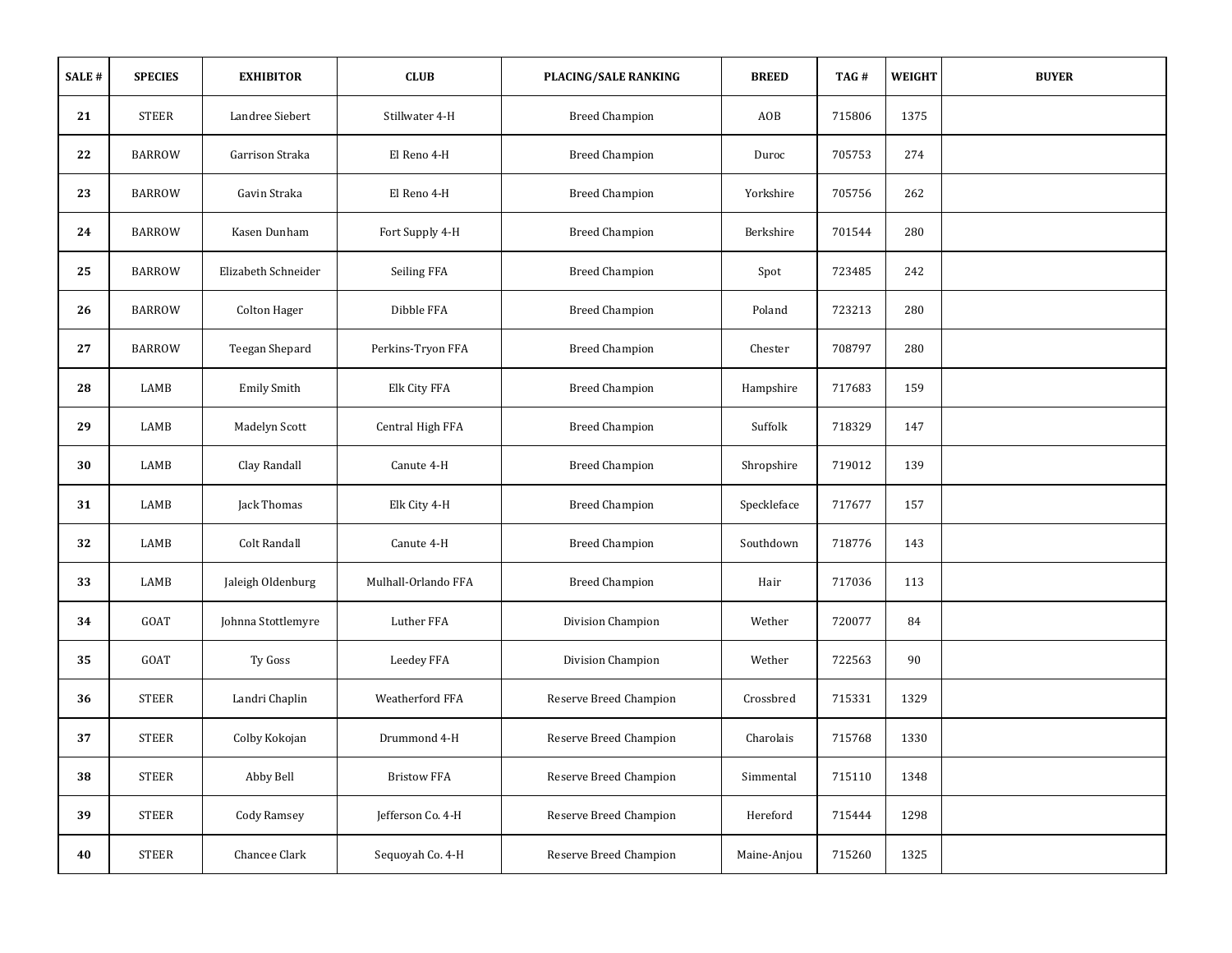| SALE# | <b>SPECIES</b> | <b>EXHIBITOR</b>       | <b>CLUB</b>                  | <b>PLACING/SALE RANKING</b>      | <b>BREED</b>          | TAG#   | WEIGHT | <b>BUYER</b> |
|-------|----------------|------------------------|------------------------------|----------------------------------|-----------------------|--------|--------|--------------|
| 41    | <b>STEER</b>   | Madison Church         | Sentinel 4-H                 | Reserve Breed Champion           | Angus                 | 715864 | 1345   |              |
| 42    | <b>STEER</b>   | Karlee McCombs         | Navajo FFA                   | Reserve Breed Champion           | AOB                   | 715500 | 1329   |              |
| 43    | <b>STEER</b>   | <b>Matthew Hawkins</b> | Kingston FFA                 | <b>Breed Champion</b>            | <b>Futurity Steer</b> | 715035 | 1299   |              |
| 44    | <b>BARROW</b>  | Anna Franke            | Covington-Douglas 4-H        | Reserve Champion                 | Crossbred             | 702758 | 266    |              |
| 45    | <b>BARROW</b>  | Grace Palmer           | McCurtain Co. Homeschool 4-H | Reserve Champion                 | Duroc                 | 708244 | 280    |              |
| 46    | <b>BARROW</b>  | Paden Jackson          | Mountain View-Gotebo FFA     | Reserve Champion                 | Yorkshire             | 710537 | 249    |              |
| 47    | <b>BARROW</b>  | Dakota Bray            | Wilson (Carter Co.) FFA      | Reserve Champion                 | Berkshire             | 709073 | 232    |              |
| 48    | <b>BARROW</b>  | <b>Braden Alwert</b>   | Garber FFA                   | Reserve Champion                 | Spot                  | 712410 | 266    |              |
| 49    | <b>BARROW</b>  | Macy Goodson           | Wilson (Carter Co.) FFA      | Reserve Champion                 | Poland                | 709054 | 262    |              |
| 50    | <b>BARROW</b>  | Kadence Mundy          | Fletcher FFA                 | Reserve Champion                 | Chester               | 700420 | 280    |              |
| 51    | LAMB           | Dylan Wilson           | Mason FFA                    | Reserve Breed Champion           | Natural Colored       | 716517 | 137    |              |
| 52    | LAMB           | Myka Elliott           | El Reno 4-H                  | Reserve Breed Champion           | Suffolk               | 718837 | 170    |              |
| 53    | LAMB           | Ty Davis               | <b>Walters FFA</b>           | Reserve Breed Champion           | Shropshire            | 718119 | 153    |              |
| 54    | LAMB           | Reagan Spiva           | <b>Ripley FFA</b>            | Reserve Breed Champion           | Speckleface           | 719336 | 144    |              |
| 55    | LAMB           | Teegan Hodgson         | Tonkawa 4-H                  | Reserve Breed Champion           | Southdown             | 717570 | 136    |              |
| 56    | LAMB           | Dylan Simpson          | Locust Grove 4-H             | Reserve Breed Champion           | Dorset                | 718354 | 123    |              |
| 57    | LAMB           | Jennifer Kennedy       | Amber-Pocasset FFA           | Reserve Breed Champion           | Hair                  | 719210 | 125    |              |
| 58    | LAMB           | Laray Cox              | Elgin 4-H                    | Champions' Tribute Champion      | Crossbred             | 716015 |        |              |
| 59    | GOAT           | Alexis Long            | Haskell FFA                  | <b>Reserve Division Champion</b> | Wether                | 721618 | 99     |              |
| 60    | GOAT           | Kaden Slater           | Alva FFA                     | Reserve Division Champion        | Wether                | 719616 | 92     |              |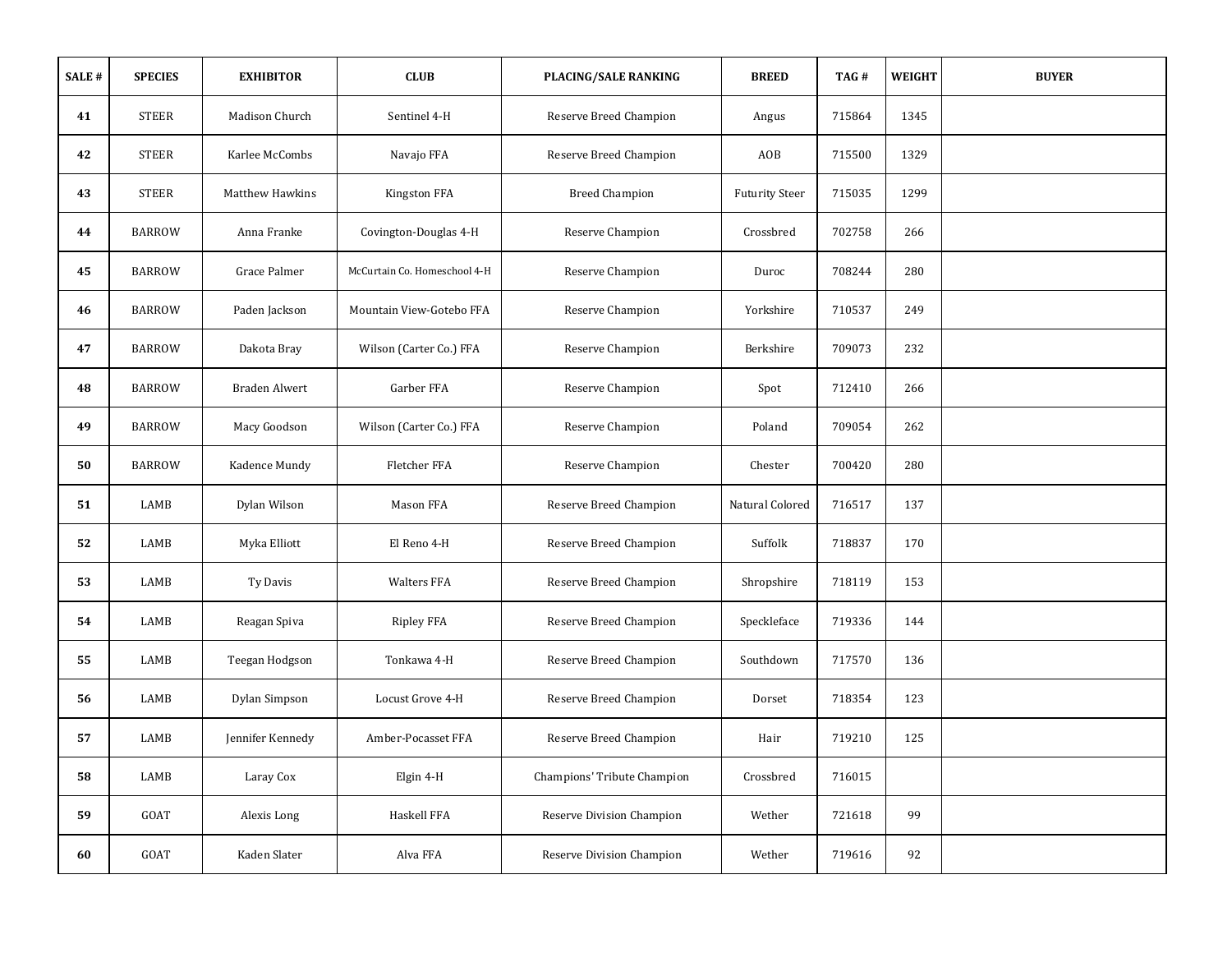| SALE # | <b>SPECIES</b> | <b>EXHIBITOR</b>      | CLUB                     | <b>PLACING/SALE RANKING</b> | <b>BREED</b> | TAG#   | WEIGHT | <b>BUYER</b> |
|--------|----------------|-----------------------|--------------------------|-----------------------------|--------------|--------|--------|--------------|
| 61     | GOAT           | Jacob Kennedy         | Hennessey 4-H            | 8th Overall                 | Wether       | 720254 | 93     |              |
| 62     | <b>STEER</b>   | <b>Garrett Nivens</b> | Coyle 4-H                | 3rd Overall                 | Chianina     | 715800 | 1349   |              |
| 63     | <b>STEER</b>   | Coy Sand              | Perkins-Tryon 4-H        | 3rd Overall                 | Crossbred    | 715491 | 1288   |              |
| 64     | <b>STEER</b>   | <b>Bailey Carter</b>  | Sentinel FFA             | 3rd Overall                 | Charolais    | 715866 | 1359   |              |
| 65     | <b>STEER</b>   | Caden Church          | Sentinel FFA             | 3rd Overall                 | Shorthorn    | 715873 | 1299   |              |
| 66     | <b>STEER</b>   | Kennedy Vanzant       | Payne Co. 4-H            | 3rd Overall                 | Simmental    | 715493 | 1377   |              |
| 67     | <b>STEER</b>   | Alisa Friesen         | Arnett FFA               | 3rd Overall                 | Limousin     | 715575 | 1375   |              |
| 68     | <b>STEER</b>   | Audrey Graumann       | Weatherford 4-H          | 3rd Overall                 | Hereford     | 715334 | 1333   |              |
| 69     | <b>STEER</b>   | Allyson Arthur        | Chickasha 4-H            | 3rd Overall                 | Maine-Anjou  | 715895 | 1379   |              |
| 70     | <b>STEER</b>   | Denver McKay          | Mulhall-Orlando 4-H      | 3rd Overall                 | Gelbvieh     | 715955 | 1324   |              |
| 71     | <b>STEER</b>   | Taylor Branson        | Mannford 4-H             | 3rd Overall                 | Angus        | 715185 | 1290   |              |
| 72     | <b>BARROW</b>  | Jayme Mcmasters       | Depew FFA                | 3rd Overall                 | Hampshire    | 709714 | 280    |              |
| 73     | <b>BARROW</b>  | Jentry Squires        | Kingfisher FFA           | 4th Overall                 | Hampshire    | 704124 | 263    |              |
| 74     | <b>BARROW</b>  | Mkenzee Miller        | Thomas-Fay-Custer FFA    | 5th Overall                 | Hampshire    | 706151 | 245    |              |
| 75     | <b>BARROW</b>  | Mikiah Cames          | Merritt FFA              | 6th Overall                 | Hampshire    | 703260 | 259    |              |
| 76     | <b>BARROW</b>  | Braeden Coon          | Mountain View-Gotebo FFA | 3rd Overall                 | Crossbred    | 710518 | 249    |              |
| 77     | <b>BARROW</b>  | Shyann Mcwhirter      | Maysville FFA            | 4th Overall                 | Crossbred    | 713264 | 273    |              |
| 78     | <b>BARROW</b>  | Kye Heldermon         | Alex FFA                 | 5th Overall                 | Crossbred    | 702170 | 244    |              |
| 79     | <b>BARROW</b>  | Tate Schwerdtfeger    | <b>Stratford FFA</b>     | 6th Overall                 | Crossbred    | 712678 | 270    |              |
| 80     | <b>BARROW</b>  | Hallie Herrel         | Minco 4-H                | 7th Overall                 | Crossbred    | 706300 | 242    |              |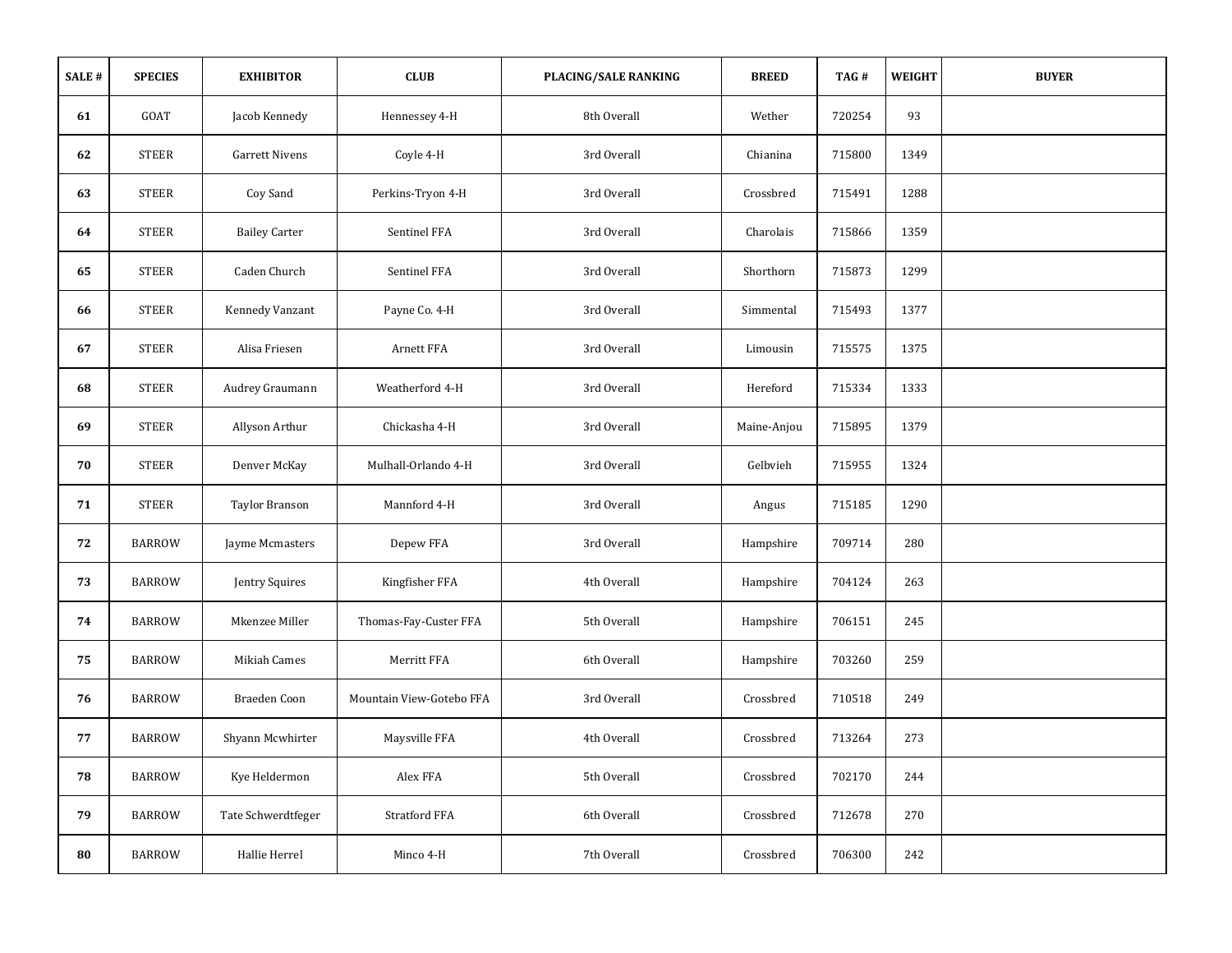| SALE# | <b>SPECIES</b> | <b>EXHIBITOR</b>        | CLUB               | <b>PLACING/SALE RANKING</b> | <b>BREED</b>    | TAG#   | WEIGHT | <b>BUYER</b> |
|-------|----------------|-------------------------|--------------------|-----------------------------|-----------------|--------|--------|--------------|
| 81    | <b>BARROW</b>  | Dylan Armitage          | Yukon 4-H          | 8th Overall                 | Crossbred       | 711786 | 259    |              |
| 82    | LAMB           | Kaisen Walker           | Tillman Co. 4-H    | 3rd Overall                 | Crossbred       | 718168 | 172    |              |
| 83    | LAMB           | Kyley Cox               | Oklahoma Co. 4-H   | 3rd Overall                 | Natural Colored | 718231 | 159    |              |
| 84    | LAMB           | Daniel Goodwin          | Tonkawa FFA        | 3rd Overall                 | Hampshire       | 717592 | 168    |              |
| 85    | LAMB           | Stetson Ratterman-Smith | Minco FFA          | 3rd Overall                 | Shropshire      | 719288 | 173    |              |
| 86    | LAMB           | Gage Zelnicek           | Hennessey FFA      | 3rd Overall                 | Dorset          | 718726 | 150    |              |
| 87    | LAMB           | Cheyenne Hale           | Sapulpa FFA        | 4th Overall                 | Crossbred       | 718377 | 183    |              |
| 88    | GOAT           | Megan Greathouse        | Fort Gibson FFA    | 9th Overall                 | Wether          | 721733 | 117    |              |
| 89    | GOAT           | Duke Kelln              | Shattuck FFA       | 10th Overall                | Wether          | 720603 | 106    |              |
| 90    | GOAT           | Karlee Dietz            | Alva FFA           | 11th Overall                | Wether          | 719624 | 125    |              |
| 91    | GOAT           | Jessah Horstman         | Hartshorne 4-H     | 12th Overall                | Wether          | 719977 | 77     |              |
| 92    | <b>STEER</b>   | Jake Paul Perryman      | Warner FFA         | 4th Overall                 | Chianina        | 715169 | 1310   |              |
| 93    | <b>STEER</b>   | Kacy Holland            | Harrah FFA         | 4th Overall                 | Crossbred       | 715654 | 1265   |              |
| 94    | <b>STEER</b>   | Evan Goeringer          | El Reno FFA        | 4th Overall                 | Charolais       | 715464 | 1355   |              |
| 95    | <b>STEER</b>   | Daniel Prentice         | Tishomingo FFA     | 4th Overall                 | Shorthorn       | 715381 | 1320   |              |
| 96    | <b>STEER</b>   | Aaron Elliott           | Tishomingo FFA     | 4th Overall                 | Simmental       | 715386 | 1367   |              |
| 97    | <b>STEER</b>   | Reese Garcia            | Coalgate 4-H       | 3rd Overall                 | Limousin        | 715040 | 1377   |              |
| 98    | <b>STEER</b>   | Tristan Fields          | Cleveland 4-H      | 4th Overall                 | Hereford        | 715297 | 1325   |              |
| 99    | <b>STEER</b>   | Ladd Turner             | Amber-Pocasset 4-H | 4th Overall                 | Maine-Anjou     | 715132 | 1389   |              |
| 100   | <b>STEER</b>   | Luke McEndoo            | Stillwater FFA     | 4th Overall                 | Angus           | 715805 | 1364   |              |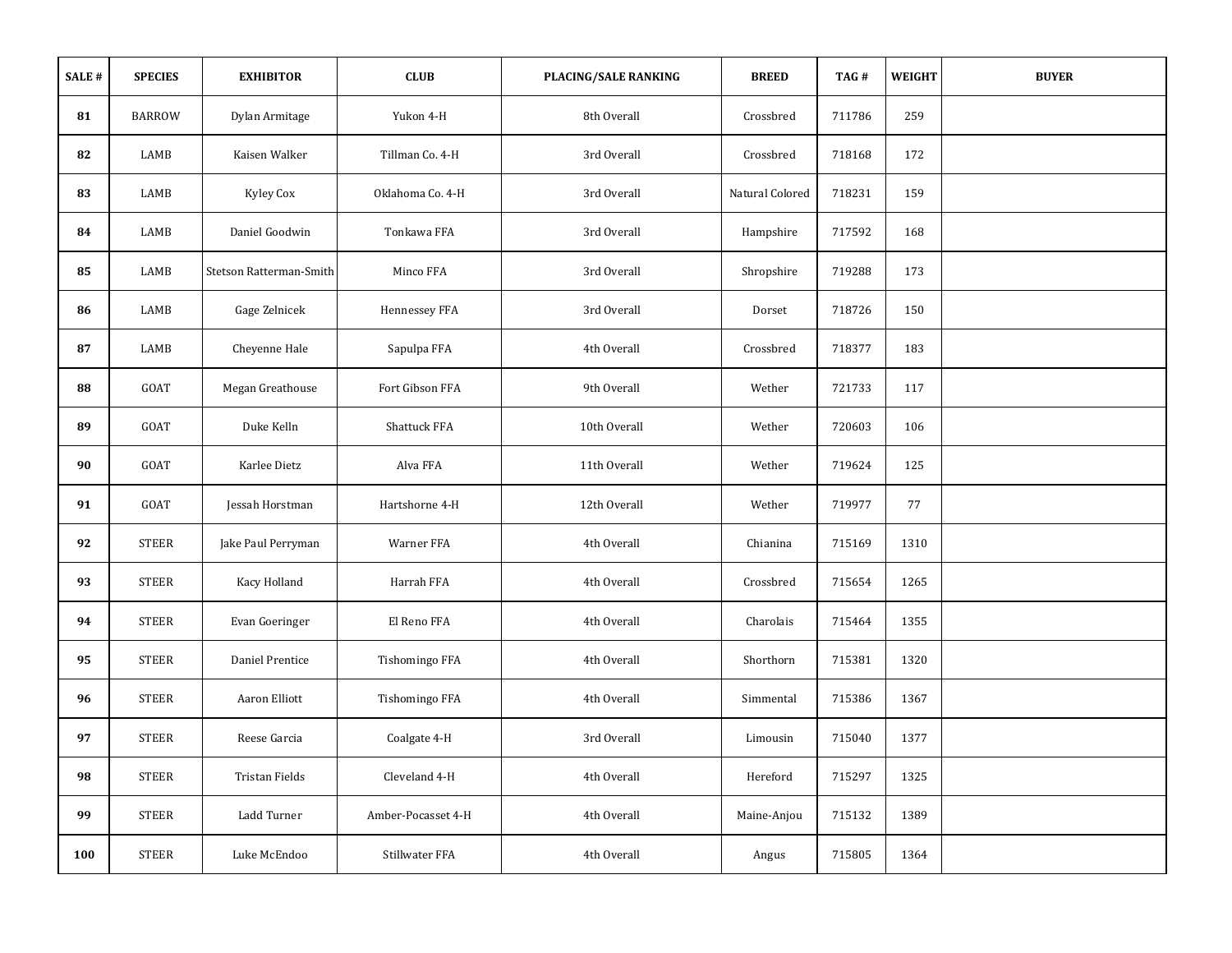| SALE # | <b>SPECIES</b> | <b>EXHIBITOR</b>     | CLUB                     | <b>PLACING/SALE RANKING</b> | <b>BREED</b>    | TAG#   | WEIGHT | <b>BUYER</b> |
|--------|----------------|----------------------|--------------------------|-----------------------------|-----------------|--------|--------|--------------|
| 101    | <b>STEER</b>   | Charlie Hudgins      | Mannford 4-H             | 5th Overall                 | Chianina        | 715184 | 1369   |              |
| 102    | <b>BARROW</b>  | Jordyn Garrett       | Merritt4-H               | 3rd Overall                 | Duroc           | 712623 | 257    |              |
| 103    | <b>BARROW</b>  | <b>Emily Teal</b>    | Mountain View-Gotebo FFA | 4th Overall                 | Duroc           | 710648 | 273    |              |
| 104    | <b>BARROW</b>  | Cody Clark           | Jones Academy 4-H        | 5th Overall                 | Duroc           | 703428 | 280    |              |
| 105    | <b>BARROW</b>  | Hannah Herrel        | Minco 4-H                | 3rd Overall                 | Yorkshire       | 706313 | 265    |              |
| 106    | <b>BARROW</b>  | <b>Riley Hensley</b> | Timberlake 4-H           | 4th Overall                 | Yorkshire       | 712663 | 280    |              |
| 107    | <b>BARROW</b>  | Cj Conner            | Tuttle 4-H               | 5th Overall                 | Yorkshire       | 709372 | 263    |              |
| 108    | <b>BARROW</b>  | Bryson Whisenant     | Yukon FFA                | 6th Overall                 | Yorkshire       | 711759 | 280    |              |
| 109    | <b>BARROW</b>  | Konnor McDonald      | Lexington FFA            | 3rd Overall                 | Berkshire       | 704796 | 280    |              |
| 110    | <b>BARROW</b>  | Kaylee Holt          | Shattuck FFA             | 4th Overall                 | Berkshire       | 702190 | 263    |              |
| 111    | <b>BARROW</b>  | Matti Kingfisher     | Mayes County 4-H         | 5th Overall                 | Berkshire       | 704396 | 264    |              |
| 112    | LAMB           | Kailen Urban         | Mountain View-Gotebo FFA | 4th Overall                 | Natural Colored | 718277 | 136    |              |
| 113    | LAMB           | <b>Blake Skidgel</b> | Pawnee FFA               | 3rd Overall                 | Hampshire       | 716471 | 129    |              |
| 114    | LAMB           | Kirsten Walck        | Sulphur 4-H              | 4th Overall                 | Shropshire      | 716730 | 147    |              |
| 115    | LAMB           | <b>Baylee Nix</b>    | Carnegie FFA             | 5th Overall                 | Crossbred       | 718694 | 165    |              |
| 116    | LAMB           | Payton Harris        | Morrison FFA             | 4th Overall                 | Hampshire       | 717968 | 154    |              |
| 117    | ${\rm LAMB}$   | Jana Stacy           | Oktaha 4-H               | 6th Overall                 | Crossbred       | 716904 | 157    |              |
| 118    | GOAT           | Brooklyn Read        | Weatherfod 4-H           | 13th Overall                | Wether          | 721005 | 95     |              |
| 119    | GOAT           | <b>Braden Burns</b>  | Kingfisher FFA           | 14th Overall                | Wether          | 720751 | 107    |              |
| 120    | GOAT           | Halie Schovanec      | Garber FFA               | 15th Overall                | Wether          | 719508 | 120    |              |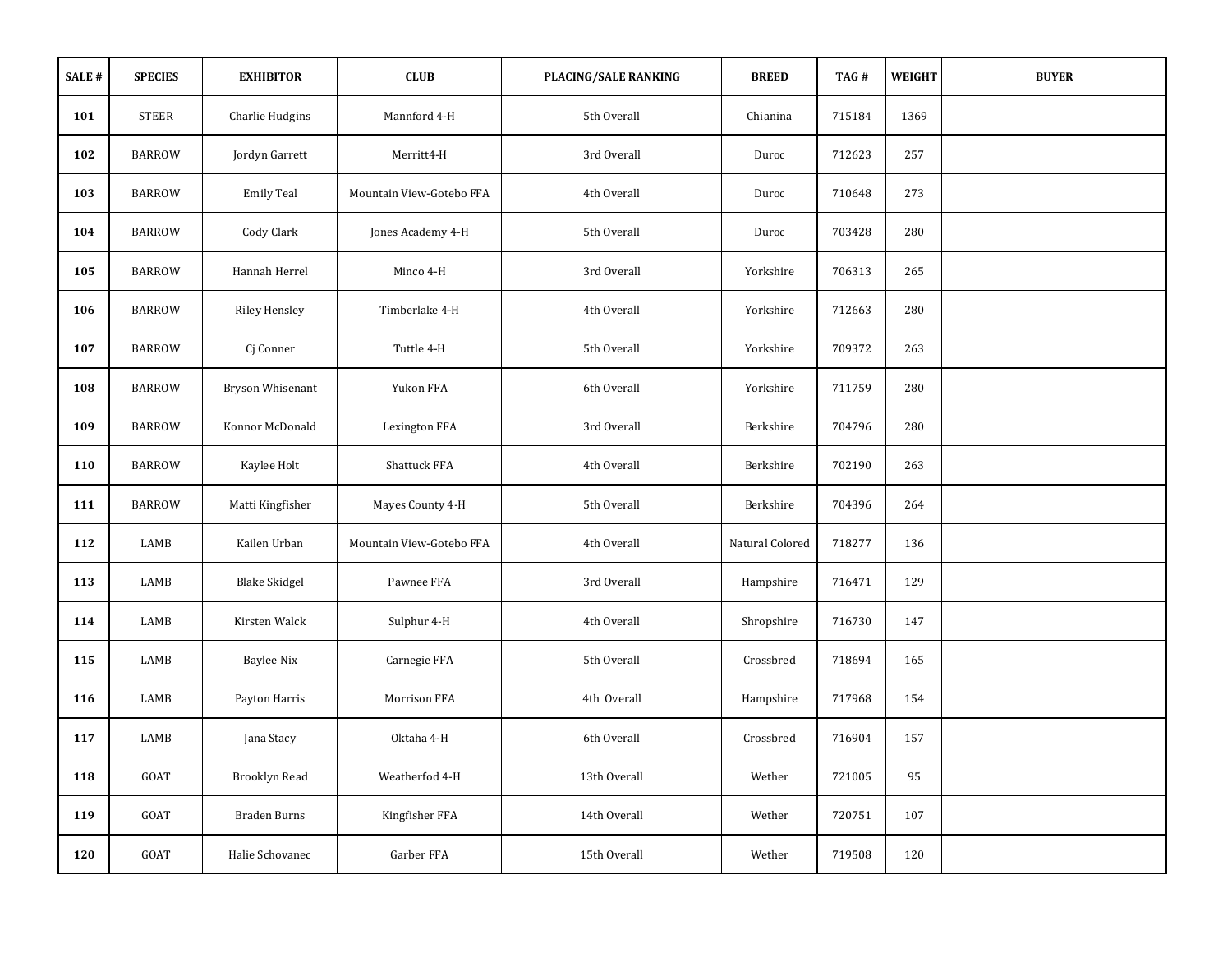| SALE # | <b>SPECIES</b> | <b>EXHIBITOR</b>       | CLUB                                             | <b>PLACING/SALE RANKING</b> | <b>BREED</b> | TAG#   | WEIGHT | <b>BUYER</b> |
|--------|----------------|------------------------|--------------------------------------------------|-----------------------------|--------------|--------|--------|--------------|
| 121    | GOAT           | Canaan Read            | Tuttle 4-H                                       | 16th Overall                | Wether       | 721007 | 91     |              |
| 122    | <b>STEER</b>   | Hallie Clark           | Mangum FFA                                       | 5th Overall                 | Crossbred    | 715891 | 1369   |              |
| 123    | <b>STEER</b>   | Dillan Duff            | <b>Hobart FFA</b>                                | 4th Overall                 | Shorthorn    | 715934 | 1359   |              |
| 124    | <b>STEER</b>   | Emma Holland           | Fort Gibston FFA                                 | 5th Overall                 | Simmental    | 715371 | 1310   |              |
| 125    | <b>STEER</b>   | Kash Harris            | Sterling 4-H                                     | 5th Overall                 | Hereford     | 715076 | 1379   |              |
| 126    | <b>STEER</b>   | Charlee Thrasher       | Texas Co 4-H                                     | 5th Overall                 | Maine-Anjou  | 715622 | 1399   |              |
| 127    | <b>STEER</b>   | Drew Duff              | Hobart 4-H                                       | 5th Overall                 | Angus        | 715930 | 1469   |              |
| 128    | <b>STEER</b>   | Grady Chaplin          | Weatherford 4-H                                  | 6th Overall                 | Chianina     | 715329 | 1349   |              |
| 129    | <b>STEER</b>   | <b>Brooklyn Bailey</b> | Hydro-Eakly 3rd Grade                            | 6th Overall                 | Crossbred    | 715303 | 1249   |              |
| 130    | <b>STEER</b>   | <b>Tinley Mefford</b>  | Tillman Co 4-H                                   | 5th Overall                 | Shorthorn    | 715544 | 1329   |              |
| 131    | <b>STEER</b>   | Hatlie Dixon           | Murray Co. 4-H                                   | 6th Overall                 | Simmental    | 715627 | 1318   |              |
| 132    | <b>BARROW</b>  | Allison Ragdale        | Tuttle FFA                                       | 3rd Overall                 | Spot         | 723625 | 273    |              |
| 133    | <b>BARROW</b>  | Kristen Lovett         | Tishomingo FFA                                   | 4th Overall                 | Spot         | 707607 | 260    |              |
| 134    | <b>BARROW</b>  | <b>Stony Mitchell</b>  | Comanche FFA                                     | 5th Overall                 | Spot         | 711231 | 280    |              |
| 135    | <b>BARROW</b>  | Jenna Holt             | Hobart 4-H                                       | 3rd Overall                 | Chester      | 709120 | 257    |              |
| 136    | <b>BARROW</b>  | Hadley Bell            | Madill 4-H                                       | 7th Overall                 | Hampshire    | 703031 | 274    |              |
| 137    | <b>BARROW</b>  | Triston Gilchrist      | Seiling FFA                                      | 8th Overall                 | Hampshire    | 705429 | 239    |              |
| 138    | <b>BARROW</b>  | Lillian Keenan         | Murray Co. 4-H                                   | 9th Overall                 | Hampshire    | 713247 | 265    |              |
| 139    | <b>BARROW</b>  | Sadie Taylor           | Vici FFA                                         | 10th Overall                | Hampshire    | 702302 | 280    |              |
| 140    | <b>BARROW</b>  | Kelton Tatum           | $\operatorname{Grandfield}$ $\operatorname{FFA}$ | 9th Overall                 | Crossbred    | 707694 | 265    |              |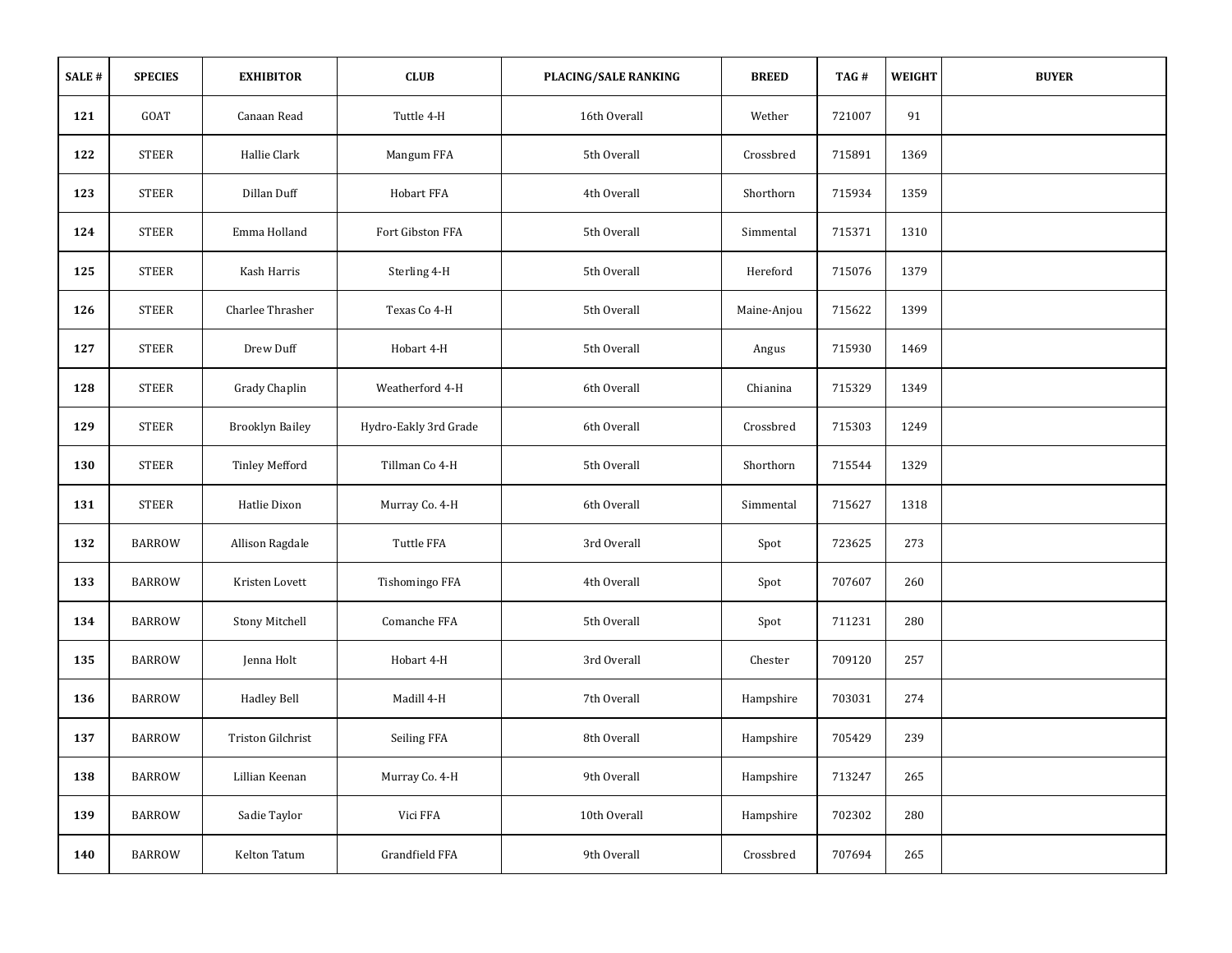| SALE # | <b>SPECIES</b> | <b>EXHIBITOR</b>     | <b>CLUB</b>           | PLACING/SALE RANKING | <b>BREED</b> | TAG#   | <b>WEIGHT</b> | <b>BUYER</b> |
|--------|----------------|----------------------|-----------------------|----------------------|--------------|--------|---------------|--------------|
| 141    | <b>BARROW</b>  | Baylee Vorndran      | Perry FFA             | 10th Overall         | Crossbred    | 702134 | 238           |              |
| 142    | LAMB           | Carson Lott          | Sapulpa               | 5th Overall          | Hampshire    | 718383 | 165           |              |
| 143    | LAMB           | Cal Davis            | <b>Guthrie FFA</b>    | 7th Overall          | Crossbred    | 718867 | 150           |              |
| 144    | LAMB           | Paisley Beshear      | Poteau 4-H            | 6th Overall          | Hampshire    | 716533 | 153           |              |
| 145    | LAMB           | Joseph David         | <b>Washington FFA</b> | 8th Overall          | Crossbred    | 719052 | 168           |              |
| 146    | LAMB           | Haley Cabelka        | Comanche Co. 4-H      | 7th Overall          | Hampshire    | 718177 | 175           |              |
| 147    | LAMB           | Makensie Goggin      | Bethel 4-H            | 9th Overall          | Crossbred    | 717075 | 142           |              |
| 148    | GOAT           | Canon Scott          | Newcastle FFA         | 17th Overall         | Wether       | 720730 | 99            |              |
| 149    | GOAT           | Peyton Mobbs         | Tushka 4-H            | 18th Overall         | Wether       | 720000 | 104           |              |
| 150    | GOAT           | Hunter Mann          | Sulphur FFA           | 19th Overall         | Wether       | 719778 | 83            |              |
| 151    | GOAT           | Kendall Young        | Hartshorne FFA        | 20th Overall         | Wether       | 719967 | 88            |              |
| 152    | <b>STEER</b>   | Callie McClure       | Mannford 4-H          | 6th Overall          | Maine-Anjou  | 715186 | 1369          |              |
| 153    | <b>STEER</b>   | Jackson Bow          | El Reno 4-H           | 6th Overall          | Angus        | 715459 | 1307          |              |
| 154    | <b>STEER</b>   | Ryan Callahan        | Oklahoma Co 4-H       | 7th Overall          | Crossbred    | 715900 | 1352          |              |
| 155    | <b>STEER</b>   | Cooper Cummins       | Hollis 4-H            | 7th Overall          | Simmental    | 715745 | 1389          |              |
| 156    | <b>STEER</b>   | Jordan Hicks         | El Reno FFA           | 8th Overall          | Crossbred    | 715452 | 1300          |              |
| 157    | <b>STEER</b>   | <b>Teague Farris</b> | Sentinel 4-H          | 8th Overall          | Simmental    | 715872 | 1379          |              |
| 158    | <b>STEER</b>   | Karly Harris         | Sterling 4-H          | 9th Overall          | Crossbred    | 715541 | 1249          |              |
| 159    | <b>STEER</b>   | Alexia Carney        | Hydro-Eakly FFA       | 9th Overall          | Simmental    | 715302 | 1378          |              |
| 160    | <b>STEER</b>   | Macee McCray         | Wagoner 4-H           | 10th Overall         | Crossbred    | 715267 | 1319          |              |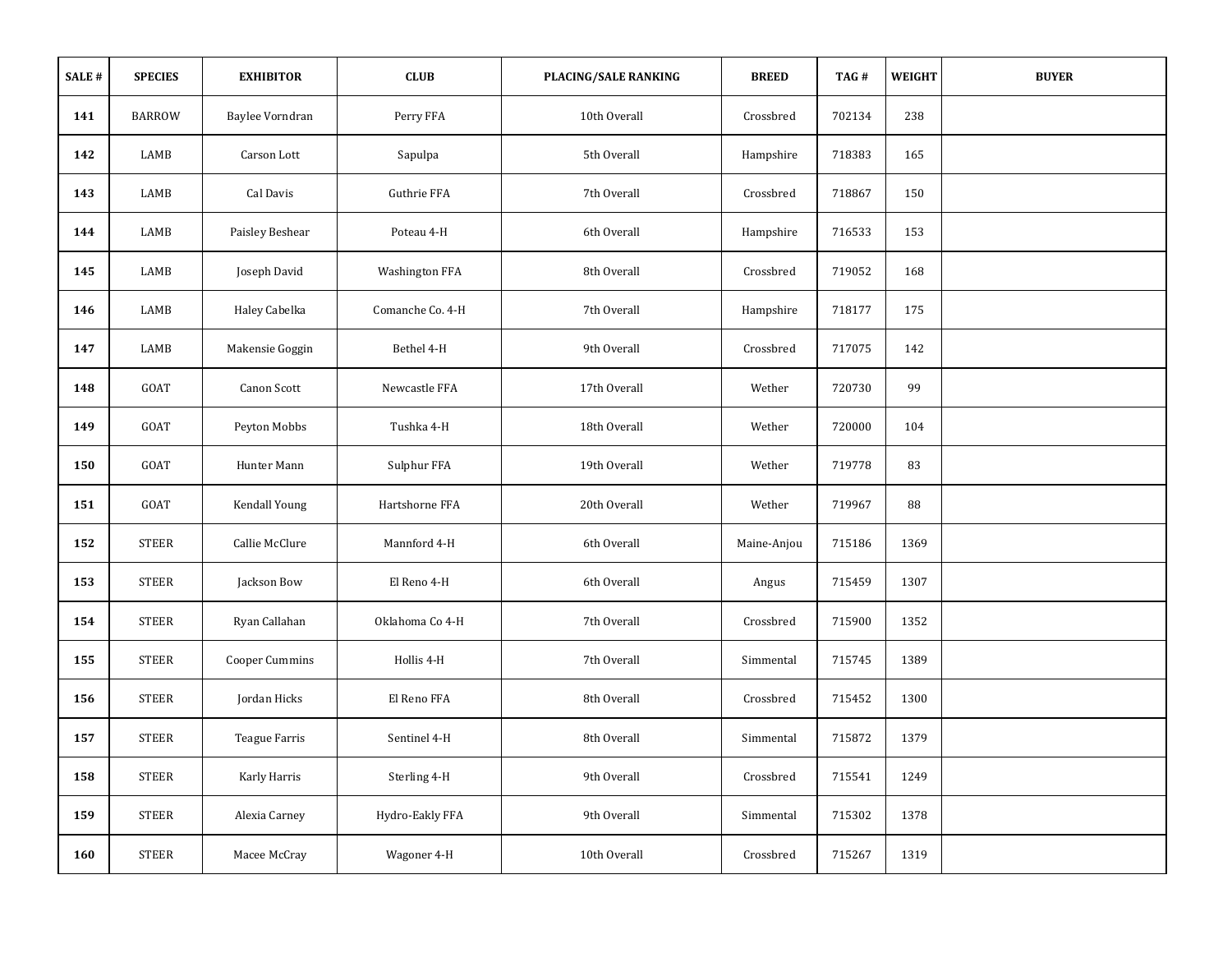| SALE # | <b>SPECIES</b> | <b>EXHIBITOR</b>      | <b>CLUB</b>              | <b>PLACING/SALE RANKING</b> | <b>BREED</b> | TAG#   | WEIGHT | <b>BUYER</b> |
|--------|----------------|-----------------------|--------------------------|-----------------------------|--------------|--------|--------|--------------|
| 161    | <b>STEER</b>   | Parker Robinson       | Payne Co. 4-H            | 11th Overall                | Crossbred    | 715802 | 1320   |              |
| 162    | <b>BARROW</b>  | Austin Reed           | Alva 4-H                 | 11th Overall                | Crossbred    | 704342 | 277    |              |
| 163    | <b>BARROW</b>  | Kate Jackson          | Mountain View-Gotebo FFA | 12th Overall                | Crossbred    | 710538 | 271    |              |
| 164    | <b>BARROW</b>  | Carman Montgomery     | Bristow 4-H              | 13th Overall                | Crossbred    | 710017 | 263    |              |
| 165    | <b>BARROW</b>  | <b>Caden Levings</b>  | Perry 4-H                | 14th Overall                | Crossbred    | 712529 | 280    |              |
| 166    | <b>BARROW</b>  | Marisa Rowe           | Grove FFA                | 6th Overall                 | Duroc        | 705397 | 280    |              |
| 167    | <b>BARROW</b>  | Baylea Green          | Wellston FFA             | 7th Overall                 | Duroc        | 705218 | 274    |              |
| 168    | <b>BARROW</b>  | Tucker Waitman        | Tuttle FFA               | 8th Overall                 | Duroc        | 709242 | 230    |              |
| 169    | <b>BARROW</b>  | Jadyn Lingo           | El Reno FFA              | 11th Overall                | Hampshire    | 705737 | 254    |              |
| 170    | <b>BARROW</b>  | Alicyn Harjo          | El Reno FFA              | 12th Overall                | Hampshire    | 705664 | 269    |              |
| 171    | LAMB           | Makayla Ortiz         | <b>Lawton FFA</b>        | 8th Overall                 | Hampshire    | 718075 | 159    |              |
| 172    | LAMB           | Shelby Harland        | Mustang 4-H              | 10th Overall                | Crossbred    | 718907 | 157    |              |
| 173    | LAMB           | Sophie Hodgson        | Tonkawa                  | 9th Overall                 | Hampshire    | 717581 | 142    |              |
| 174    | LAMB           | <b>Bailey Simpson</b> | Locust Grove             | 11th Overall                | Crossbred    | 718362 | 141    |              |
| 175    | LAMB           | Connor Anthony        | Bethel 4-H               | 10th Overall                | Hampshire    | 717079 | 149    |              |
| 176    | LAMB           | Radley Keener         | Rogers Co. 4-H           | 12th Overall                | Crossbred    | 717776 | 129    |              |
| 177    | GOAT           | Jaycee Watkins        | Allen FFA                | 21st Overall                | Wether       | 722381 | 109    |              |
| 178    | GOAT           | Lauren Bilderback     | El Reno FFA              | 22nd Overall                | Wether       | 720241 | 114    |              |
| 179    | GOAT           | Jayse Beverage        | Asher FFA                | 23rd Overall                | Wether       | 721585 | 113    |              |
| 180    | GOAT           | Jase Sparks           | Hartshorne 4-H           | 24th Overall                | Wether       | 719961 | 102    |              |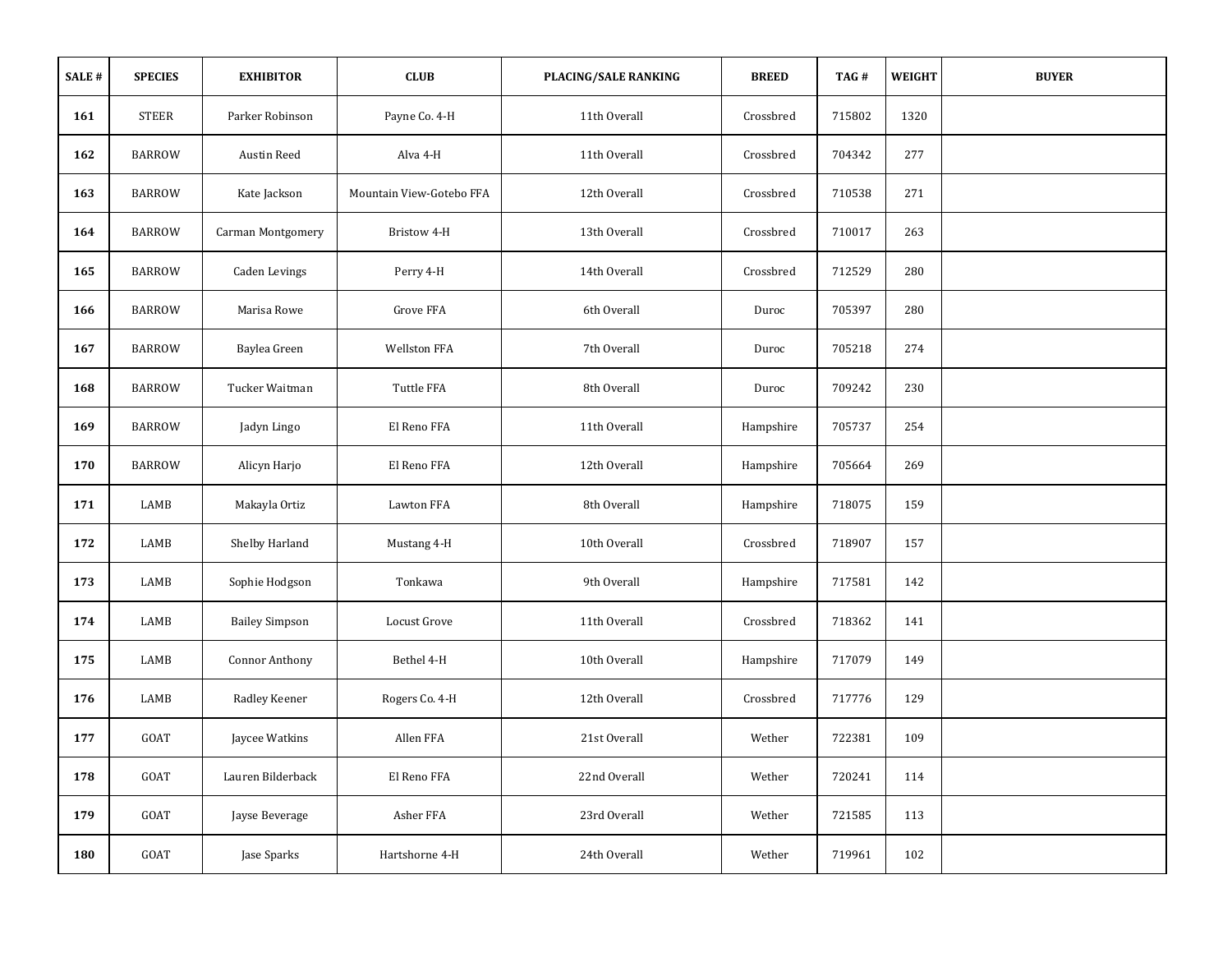| SALE# | <b>SPECIES</b> | <b>EXHIBITOR</b>     | <b>CLUB</b>         | <b>PLACING/SALE RANKING</b> | <b>BREED</b> | TAG#   | WEIGHT | <b>BUYER</b> |
|-------|----------------|----------------------|---------------------|-----------------------------|--------------|--------|--------|--------------|
| 181   | GOAT           | Lincoln Oldenburg    | Mulhall-Orlando 4-H | 25th Overall                | Wether       | 720545 | 123    |              |
| 182   | <b>STEER</b>   | Dason Morris         | Vici FFA            | 12th Overall                | Crossbred    | 715980 | 1376   |              |
| 183   | <b>STEER</b>   | Rhylee Straka        | Yukon FFA           | 13th Overall                | Crossbred    | 715697 | 1339   |              |
| 184   | <b>STEER</b>   | Jandi Hurley         | Alex 4-H            | 14th Overall                | Crossbred    | 715476 | 1339   |              |
| 185   | <b>STEER</b>   | Derek Bench          | Altus FFA           | 15th Overall                | Crossbred    | 715539 | 1330   |              |
| 186   | <b>STEER</b>   | Caden Standlee       | Prague FFA          | 16th Overall                | Crossbred    | 715682 | 1359   |              |
| 187   | <b>STEER</b>   | Lane House           | Tishomingo FFA      | 17th Overall                | Crossbred    | 715387 | 1261   |              |
| 188   | <b>STEER</b>   | <b>Cooper Sneary</b> | Alva FFA            | 18th Overall                | Crossbred    | 715965 | 1145   |              |
| 189   | <b>STEER</b>   | MaKayla Fuller       | <b>Lindsay FFA</b>  | 19th Overall                | Crossbred    | 715119 | 1265   |              |
| 190   | <b>STEER</b>   | Dylan Robinson       | Rock Creek FFA      | 20th Overall                | Crossbred    | 715405 | 1266   |              |
| 191   | <b>STEER</b>   | Ayli Minor           | Comanche 4-H        | 21st Overall                | Crossbred    | 715231 | 1274   |              |
| 192   | <b>STEER</b>   | Mackena Tennyson     | Yukon FFA           | 22nd Overall                | Crossbred    | 715686 | 1376   |              |
| 193   | <b>BARROW</b>  | Carson Schovanec     | Garber FFA          | 13th Overall                | Hampshire    | 714584 | 236    |              |
| 194   | <b>BARROW</b>  | Jordan Shepherd      | Newcastle FFA       | 15th Overall                | Crossbred    | 703857 | 235    |              |
| 195   | <b>BARROW</b>  | Rumer Austin         | <b>Ringling FFA</b> | 16th Overall                | Crossbred    | 702415 | 275    |              |
| 196   | <b>BARROW</b>  | Jaycee Cox           | Spiro FFA           | 17th Overall                | Crossbred    | 713513 | 280    |              |
| 197   | <b>BARROW</b>  | Kate Buckmaster      | Porter 4-H          | 18th Overall                | Crossbred    | 723639 | 271    |              |
| 198   | <b>BARROW</b>  | Alexia Newman        | Comanche FFA        | 19th Overall                | Crossbred    | 723457 | 236    |              |
| 199   | <b>BARROW</b>  | Clayton White        | Sharon-Mutual FFA   | 20th Overall                | Crossbred    | 701629 | 272    |              |
| 200   | <b>BARROW</b>  | Marlie Farris        | Sentinel FFA        | 21st Overall                | Crossbred    | 701186 | 280    |              |